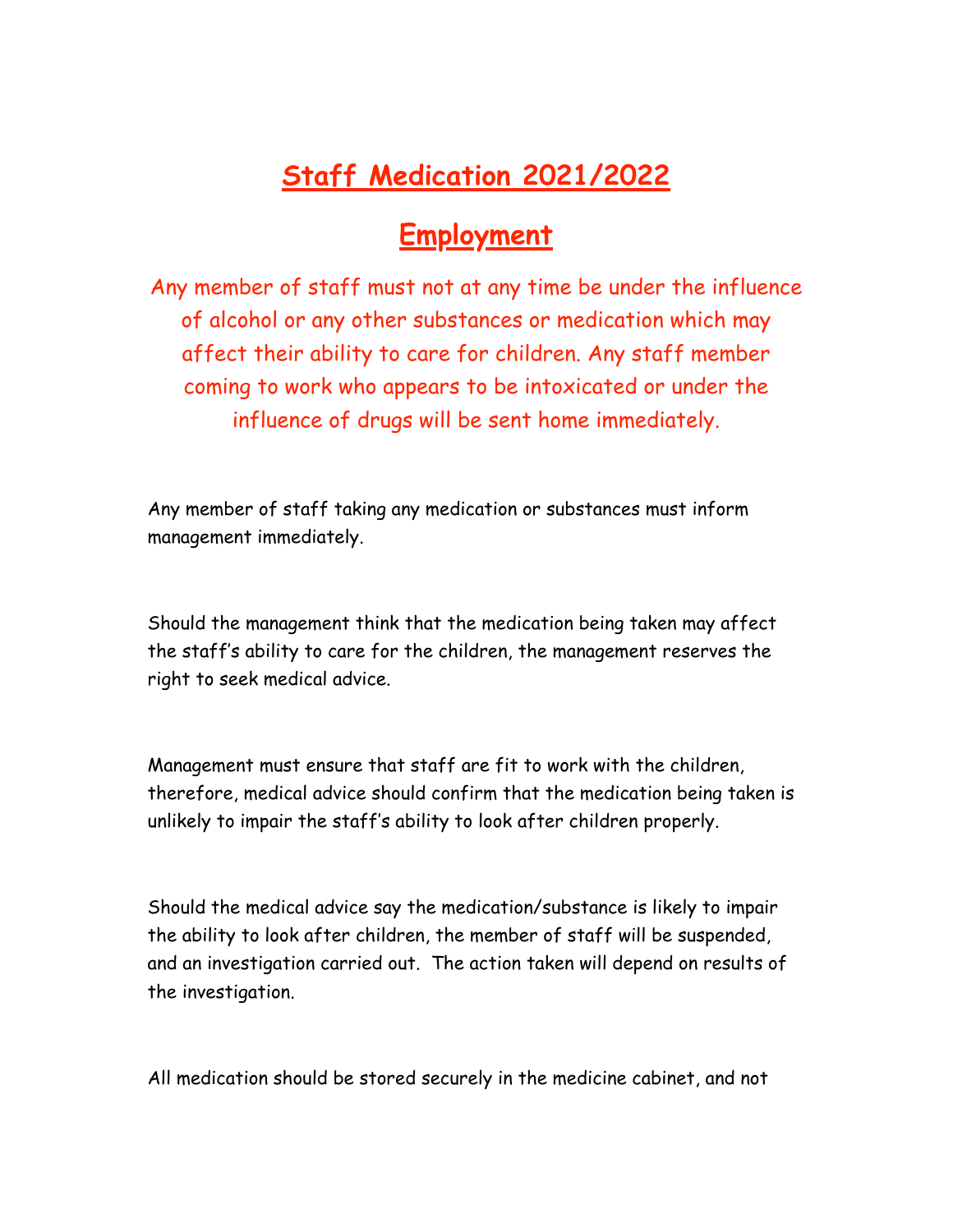within reach of the children.

Ladybirds Nursery will not supply any form of pain relief medication for any staff member at any time.

## Covid 19

During this time, if you feel unwell and feel the need to take any medication to ease the symptoms of any cold or fever, you must immediately inform the managers.

The symptoms of Covid 19 are similar to a cold and could be mistaken.

We ask that while nursery still has some lateral flow tests available, that you take a test, and if the results are positive you remain at home until you are feeling better.

Whilst we cannot enforce that you remain at home, we ask you to take into consideration all your colleagues and their families.

If you choose to come to work whilst having a positive result, you must have all windows open and play outside as much as possible.

You must wear a face covering in all aeras outside of your room, this includes the bathrooms, corridors and staff room.

You must inform nursery of any positive test result immediately.

Issue Date January 2016 Date to be Reviewed January 2017 Date reviewed May 2017 Date to be Reviewed May 2018 Date Reviewed May 2018 Date to be Reviewed May 2019